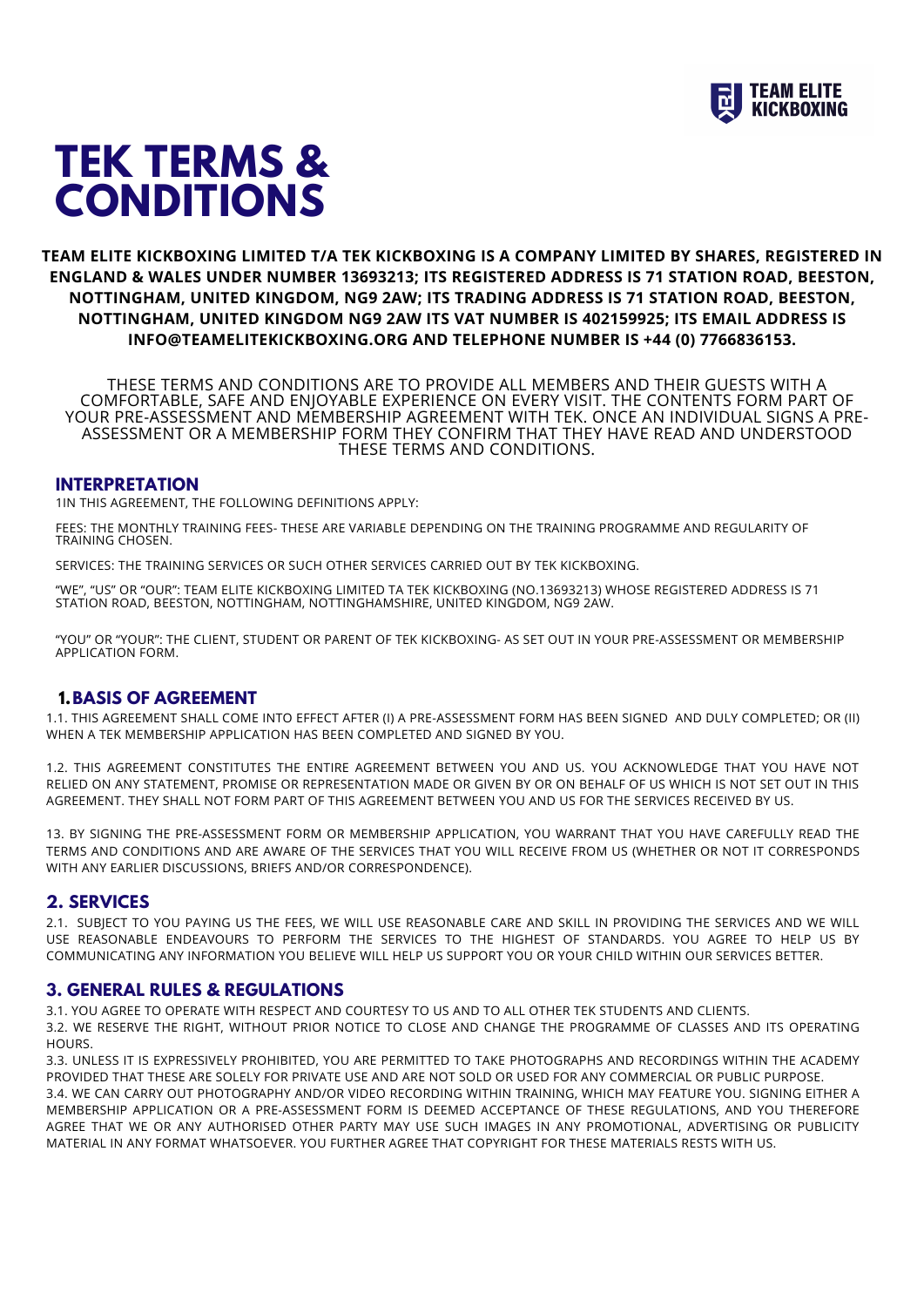

### **4. PRE-ASSESSMENT**

4.1. UPON COMPLETING A PRE-ASSESSMENT WE ARE AGREEING TO ISSUE YOU WITH ONE FREE, COMPLIMENTARY ASSESSMENT SESSION.

4.2. AFTER RECEIVING ONE FREE ASSESSMENT SESSION, YOU WILL AGREE TO ENROL ON AN ASSESSMENT MONTH- CONSTITUTING OF 30 DAYS OF CLASSES OR 4 INDIVIDUAL CLASSES (FOR ONCE A WEEK TRAINING).

4.3. THE FEES FOR THIS PRE-ASSESSMENT MONTH ARE SUBJECT TO CHANGE AND WE RESERVE THE RIGHT TO CHANGE THE PRICE AT ANY TIME.

4.4. UPON THE PRICES CHANGING, ANY STUDENTS WHO HAVE ALREADY ENROLLED IN THEIR PRE-ASSESSMENT MONTH WILL NOT BE AFFECTED BY THE PRICE CHANGE.

4.5. IF DURING THE PRE-ASSESSMENT MONTH YOU WISH TO STOP OR CANCEL YOUR TRAINING, YOUR TRAINING FEES AND ANY EQUIPMENT OR UNIFORM PURCHASED ARE FULLY NON-REFUNDABLE.

#### **5. MEMBERSHIP**

5.1. UPON COMPLETING YOUR ASSESSMENT MONTH, IF YOU WISH TO CONTINUE TRAINING WITH US, YOU MUST COMPLETE A MEMBERSHIP APPLICATION AND PAY THE TEK MEMBERSHIP FEE.

5.2. THE TEK MEMBERSHIP FEE IS AN ANNUAL FEE, THAT MUST BE RENEWED BY ALL EVERY 12 MONTHS (FROM THE MONTH OF JOINING). THE RENEWAL MUST BE MADE BETWEEN 1ST TO 31ST OF YOUR MONTH OF JOINING. THE RENEWAL PRICE IS A SUBJECT TO CHANGE. TEK MEMBERSHIP FEE IS NON-REFUNDABLE OR TRANSFERABLE.

5.3. IN ORDER TO ACCESS MEMBERSHIP INFORMATION EVERY TEK STUDENT MUST CREATE AN ONLINE ACCOUNT BY REGISTERING THEIR DETAILS AT WWW.TEAMELITEKICKBOXING.ORG

5.4. IF STUDENTS DOES NOT RENEW THE TEK MEMBERSHIP BEFORE THE DEADLINE OF 31ST THEY MUST PAY A LATE FEE. LATE FEE IS SUBJECT TO CHANGE.

#### **6. DATA, TRAINING & FEES**

6.1. ALL YOUR DATA AND PERSONAL INFORMATION WILL BE STORED SAFELY AND SECURELY.

6.2. ALL PRE-ASSESSMENT FORMS AND MEMBERSHIP FORMS WILL BE DESTROYED AFTER 3 MONTHS OF NON-ATTENDANCE OR COMMUNICATION OR IMMEDIATELY AFTER COMMUNICATION OF CANCELLATION OF MEMBERSHIP.

6.3. FOLLOWING AN INDUCTION SESSION ALL INDIVIDUALS WILL BE OFFERED A 30-DAY ASSESSMENT PERIOD IN ORDER TO ESTABLISH THEIR READINESS TO JOIN TEK. THE 30-DAY PERIOD WILL BEGIN ONCE THE INDIVIDUAL HAS SECURED IT WITH A FULL PAYMENT. THE PAYMENT CHARGE FOR ASSESSMENT PERIOD IS SUBJECT TO CHANGE. ONCE THE PAYMENT IS RECEIVED IN FULL THE FEE IS NON REFUNDABLE AND NON-TRANSFERABLE. ONCE THE 30-DAY COURSE IS COMPLETE THE TEK STUDENT WILL NOT BE ABLE TO CONTINUE TRAINING AT TEK UNLESS TEK JOINING FEE IS PAID, TEK MEMBERSHIP FORM IS FILLED OUT AND ANY OUTSTANDING FEES ARE PAID IN FULL.

6.4. WE RESERVE THE RIGHT TO ADVISE YOU OTHER AVAILABLE OPTIONS OF TRAINING AT THE END OF THE ASSESSMENT COURSE IF WE FEEL YOU WOULD BENEFIT FROM OTHER TEK PATHWAY OPTIONS.

6.5. ONCE YOU HAVE SIGNED THE TEK MEMBERSHIP FORM AND PAID FOR SAID MEMBERSHIP THE PAYMENT IS NON-REFUNDABLE IN THE EVENT THAT YOU CEASE TRAINING WITH US.

6.6. WE CAN CANNOT ACCEPT CHEQUE PAYMENTS FROM YOU.

6.7. NO REFUND WILL BE PROVIDED TO YOU IF YOU MISS CLASSES. IT IS SOLELY YOUR RESPONSIBILITY TO CANCEL YOUR FEES WHEN YOU NO LONGER DECIDE TO PROCEED WITH TRAINING.

6.8. NO REFUND OR EXTRA CLASSES WILL BE OFFERED TO YOU DUE TO PUBLIC HOLIDAYS OR SPECIAL EVENTS CLOSURES.

6.9 FOLLOWING THE ASSESSMENT PERIOD ALL TEK ACADEMY YOU MUST SET UP STANDING ORDER PAYMENTS FOR THE 1ST OF EVERY MONTH TO COVER YOUR MONTHLY TRAINING FEES. ALL MONTHLY TRAINING FEES MUST BE PAID BY THE 10TH OF EVERY MONTH. IF FEES ARE NOT RECEIVED BY THE 10TH THE TRAINING ABILITY WILL BE SEIZED FOR THE REMAINING OF THAT MONTH OR UNTIL FULL PAYMENT IS MADE.

6.10. WE HOLD THE RIGHT TO CHANGE THE PRICE OF MONTHLY TRAINING SCHEMES, GRADING AND LICENCE RENEWAL AT ANY POINT.

#### **7. CANCELLATION AND TERMINATION**

7.1. IN THE EVENT THAT YOU WISH US TO STOP TRAINING WITH US, YOU ARE REQUESTED TO SEND A WRITTEN OR VERBAL CONFIRMATION OF THIS TO US.

7.2. WE WITHHOLD THE RIGHT TO CANCEL OR CEASE PROVIDING OUR SERVICES TO YOU AT ANY POINT, PROVIDING INFORMATION TO YOU AS TO WHY.

7.3. IN THE EVENT OF A CANCELLATION REQUEST, YOU UNDERSTAND THAT:

- (A). ANY FEES ALREADY PAID ARE FULLY NON-REFUNDABLE.
- (B). IT IS FULLY YOUR RESPONSIBILITY TO CANCEL ANY DIRECT DEBITS SET UP BY YOURSELF TO US. IF YOU DON'T CANCEL THE DIRECT DEBIT, ANY FURTHER PAYMENTS MADE WILL BE NON-REFUNDABLE AND NON-TRANSFERABLE.
- 7.4. WE MAY TERMINATE THIS AGREEMENT BY GIVING YOU NOT LESS THAN 30 DAYS' WRITTEN NOTICE.

7.5. THIS AGREEMENT CAN BE CANCELLED AT ANY POINT BY YOU, BY GIVING US LESS THAN 30 DAYS' NOTICE.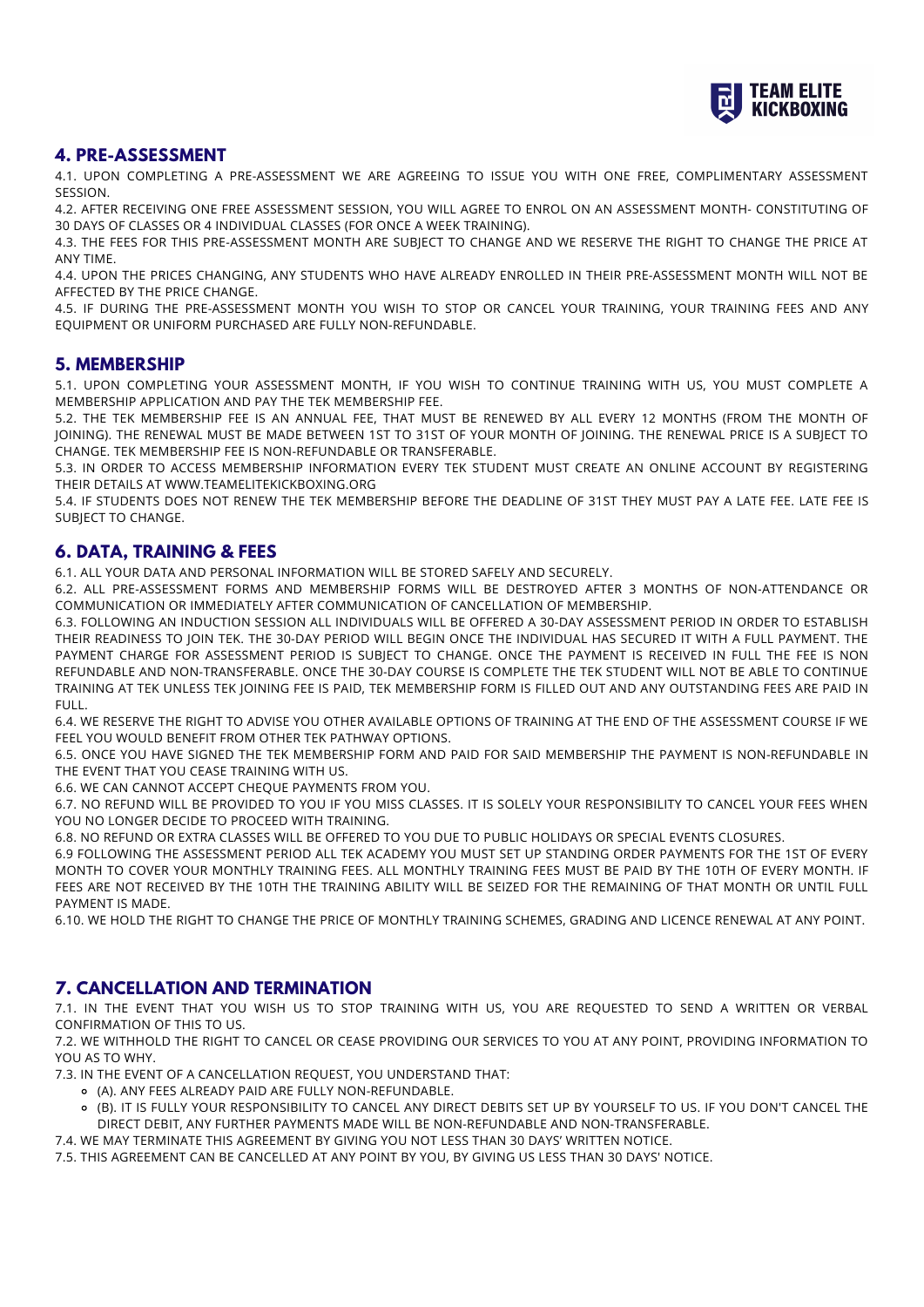

#### **8. UNDER 18 YEAR OLDS**

8.1. ANY CHILD (UNDER 18YRS) WILL ONLY BE ALLOWED TO LEAVE THE TEK ACADEMY/TEK SCHOOL IF THE PERSON COLLECTING THE CHILD IS OVER 18 YRS OF AGE.

8.2. IF YOU FOR A STUDENT UNDER THE AGE OF 18YRS TO LEAVE THE ACADEMY UNATTENDED THEY MUST CONFIRM THIS IN WRITING. 8.3. IF A PICK-UP ARRANGEMENT FOR STUDENTS UNDER THE AGE OF 18YRS CHANGES FOR ANY REASON WE MUST BE NOTIFIED PRIOR TO THE SESSION.

8.4. IF AN ADULT ARRIVES TO PICK UP A CHILD (UNDER 18YRS) THAT WE DO NOT KNOW, THEY MAY BE ASKED FOR PHOTO ID PROOF. 8.5. WE DO NOT HOLD RESPONSIBILITY FOR THE CHILD ONCE THEY HAVE LEFT OUR PREMISES.

#### **8. PERSONAL TRAINING**

8.1. YOU ARE ADVISED TO NOT UNDERTAKE STRENUOUS PHYSICAL ACTIVITIES IF THEY HAVE RESERVATIONS TO THEIR PHYSICAL HEALTH WITHOUT SEEKING MEDICAL ADVICE IN ADVANCE.

8.2. WE WILL NOT ACCEPT LIABILITY FOR THE LOSS OR DAMAGE OF THE PERSONAL PROPERTY OF CLIENTS OR GUESTS.

8.3. ONCE YOU HAVE AGREED ON A TRAINING SESSION/SESSIONS WITH US, TO SECURE THEIR BOOKING FULL PAYMENT FOR THE AGREED SESSION/SESSIONS MUST BE RECEIVED MINIMUM 24HR IN ADVANCE OF THE NEXT SESSION.

8.4. IF YOU FAIL TO CANCEL YOUR SESSION LESS THAN 24HR IN ADVANCE OR FAILS TO ATTEND YOUR AGREED SESSION THAT SESSION WILL BE CHARGED IN FULL AND NO REFUND WILL BE PROVIDED.

8.5. ALL CASH PAYMENTS MUST BE MADE WHEN BOOKING A SESSION.

8.6. BOOKING A SESSION DOES NOT GUARANTEE AN INDIVIDUAL SINGLE USE OF THE FACILITIES. SESSIONS ARE TAKEN BY MALE AND FEMALE COACHES AND CATER FOR BOTH MALE AND FEMALE CLIENTS.

## **9. HEALTH & SAFETY**

9.1. WE MAY, AT ANY TIME, WITHDRAW ALL OR PART OF A FACILITY FOR ANY PERIOD WITH OR WITHOUT NOTICE IN CONNECTION WITH ANY CLEANING, REPAIR, ALTERATION OR MAINTENANCE WORK OR FOR ANY REASONS BEYOND OUR CONTROL.

9.2. YOU ARE ADVISED NOT TO UNDERTAKE STRENUOUS PHYSICAL ACTIVITIES IF YOU HAVE RESERVATIONS ABOUT YOUR PHYSICAL CONDITION WITHOUT SEEKING MEDICAL ADVICE IN ADVANCE.

9.3. YOU MUST UNDERGO AN INITIAL ASSESSMENT CLASS BEFORE USING THE TRAINING AREA AND ITS EQUIPMENT.

9.4. ANY INJURY SUSTAINED OUTSIDE OF TEK MUST BE REPORTED TO US BEFORE THE START OF ANY EXERCISES.

9.5. WE CANNOT ACCEPT ANY LIABILITY FOR INJURY TO YOU THAT MAY OCCUR ON THE PREMISES OR WITHIN THE GROUNDS OF TEK. 9.6. ANY MEMBER WHO SUFFERS AN ACCIDENT AT A TEK MUST REPORT IT TO US IMMEDIATELY SO RELEVANT HEALTH AND SAFETY

REPRESENTATIVE CAN BE NOTIFIED, ACCIDENT LOGGED AND ACTIONED UPON.

9.7. IN THE INTERESTS OF HYGIENE YOU ARE REQUESTED TO COLLECT ALL OF YOUR PERSONAL BELONGINGS INCLUDING CLOTHING, TRAINING EQUIPMENT, WATER BOTTLES, LITTER, ETC. AFTER YOU FINISH TRAINING AND LEAVE TEK.

9.8. WE WILL NOT ACCEPT LIABILITY FOR THE PERSONAL PROPERTY OF YOURS. WE RESERVE THE RIGHT TO REFUSE TO STORE ANY SUCH PERSONAL PROPERTY.

9.9. ONLY SEALED PLASTIC DRINKING CONTAINERS ARE PERMITTED IN ANY TRAINING AREA.

9.10. SMOKING IS NOT PERMITTED IN ANY PART OF TEK.

9.11. IT IS PROHIBITED TO BRING INTO TEK PREMISES ANY NON-MARTIAL ARTS WEAPONS, FIREWORKS, SMOKE BOMBS OR OTHER ARTICLES WHICH MAY CAUSE INJURY. ANY PERSON FOUND TO BE IN POSSESSION OF AN ARTICLE DEEMED TO BE OFFENSIVE OR DANGEROUS WILL BE IMMEDIATELY ESCORTED FROM THE TEK .

9.12. THE CONSUMPTION OF ALCOHOL IS PROHIBITED IN ANY PART OF TEK PREMISES..

9.13. THE USE OF ILLEGAL SUBSTANCES IS STRICTLY PROHIBITED AND ANY PERSONS FOUND POSSESSING, USING OR WHO APPEAR TO BE UNDER THE INFLUENCE OF ILLEGAL SUBSTANCES WILL BE REFUSED ENTRANCE TO TEK OR ESCORTED FROM THE TEK PREMISES.

9.14. NO PETS ARE PERMITTED WITHIN TEK PREMISES WITH THE EXCEPTION OF REGISTERED ASSISTANCE DOGS.

9.15. THE MAIN ENTRANCE TO TEK MUST BE USED WHEN ENTERING OR LEAVING. IN THE EVENT OF A FIRE OR EMERGENCY EVACUATION, YOU MUST USE THE NEAREST AND SAFEST AVAILABLE FIRE EXIT FOLLOWING THE DIRECTION OF US.

9.16. WE ACCEPT NO LIABILITY FOR ANY BIKE OR OTHER PROPERTY LEFT ON THE BIKE RACK, ANY THEFT OR LOSS IS THE OWNER'S RESPONSIBILITY.